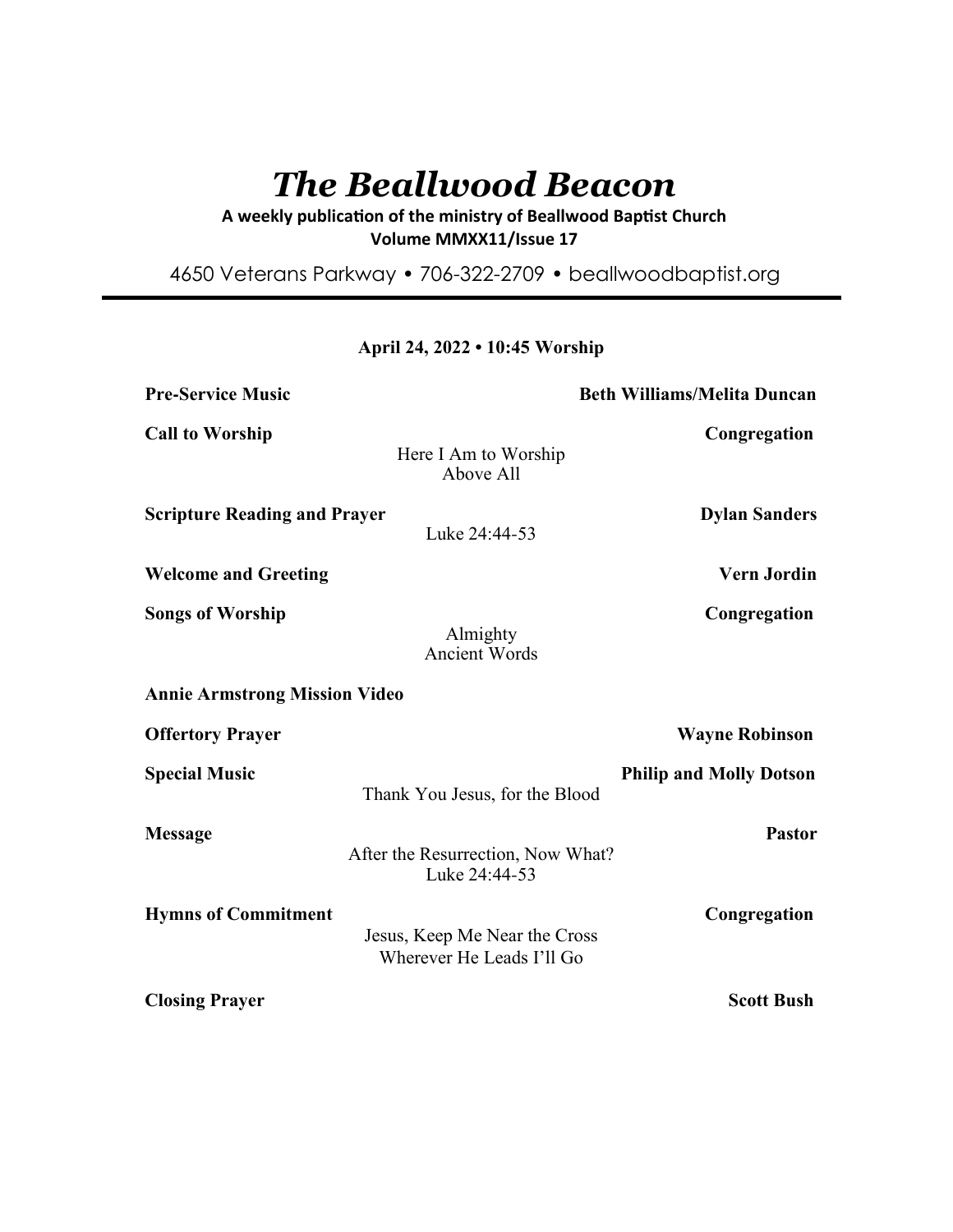#### **Ministerial Staff:**

**Billy F. Duncan** *Senior Pastor*  706-718-2260

#### **Dylan Sanders**

Associate Pastor Family/Student Ministry 706-773-5772

**Scott Bush**  Interim Music Minister

#### **Vern Jordin**

*Minister to Sr. Adults 706-615-5212* 

# **Jason Chuong**

*Vietnamese Mission Pastor* 

# **Amy Miles**

*Preschool/Children's Director* 

> **For the Record:**  April 17, 2022

### **4/17/22 Bible Study**

SS Enrolled: 232 Attendance: 143 Visitors: 17

## **Financial Statistics**

2022 Monthly Budget Needs: \$52,536.66

April: General Offering: \$32,182.25

General Offering: April 17: \$12,444.93

2022 Giving to Capital Improvements Fund: \$1,400.00

# *From the Pastor's Heart*

 What a blessing it was to gather on Resurrection Day! It was good to see the best crowds we have had since the beginning of the pandemic. I pray that this is a sign of better things to come. Each service was well attended, the singing was magnificent, the food was delicious, the fellowship was encouraging, and the worship exalted our Lord. Thank you to the men who prepared our morning meal and provided that great time of fellowship around the table.

 I deeply appreciate the music and the excellent singing by the choir and Scott. We often don't consider the effort that goes into preparing and singing in the choir. My heart was lifted and encouraged by participating in the wonderful singing that magnified the cross and the resurrection. Thank you, Brother Scott and choir; we appreciate all that you do to exalt our Lord.

 May I make an appeal to everyone who is interested in participating in the Mission Mexico or Mission Samaria trips this year. There will be a meeting in the Fellowship Hall on Sunday, May 1, at 3:00 PM for the purpose of sharing information and answering questions about these two trips. The Mission Samaria dates are July 9-15, and the Mission Mexico dates are July 16-23. All interested parties are encouraged to please be at this meeting on May 1.

 May I remind all about the Annie Armstrong North American Mission Offering. We are close to reaching our goal, and I know it is one that we can reach. God has blessed Southern Baptists for many years. We have been one of the leading missionary forces in the world. I say that humbly. I am not ashamed of being a Southern Baptist. We live in a day when there is very little loyalty to any denomination. I know that when we get to heaven denominations won't matter. In the meantime, I am a follower of Jesus Christ first, and a Southern Baptist second. And I will not apologize for being part of, and committed to an albeit imperfect denomination that seeks to preach Jesus Christ and Him crucified and to apply what we believe by sending missionaries all over the world to share the gospel and lead people to the Lord. North America needs our prayers, commitment, and devotion; let's give for God's glory and help to reach our nation.

 May the Lord be honored and glorified in our lives as we live for His glory each day. I love you and thank the Lord for this fellowship.

Brother Billy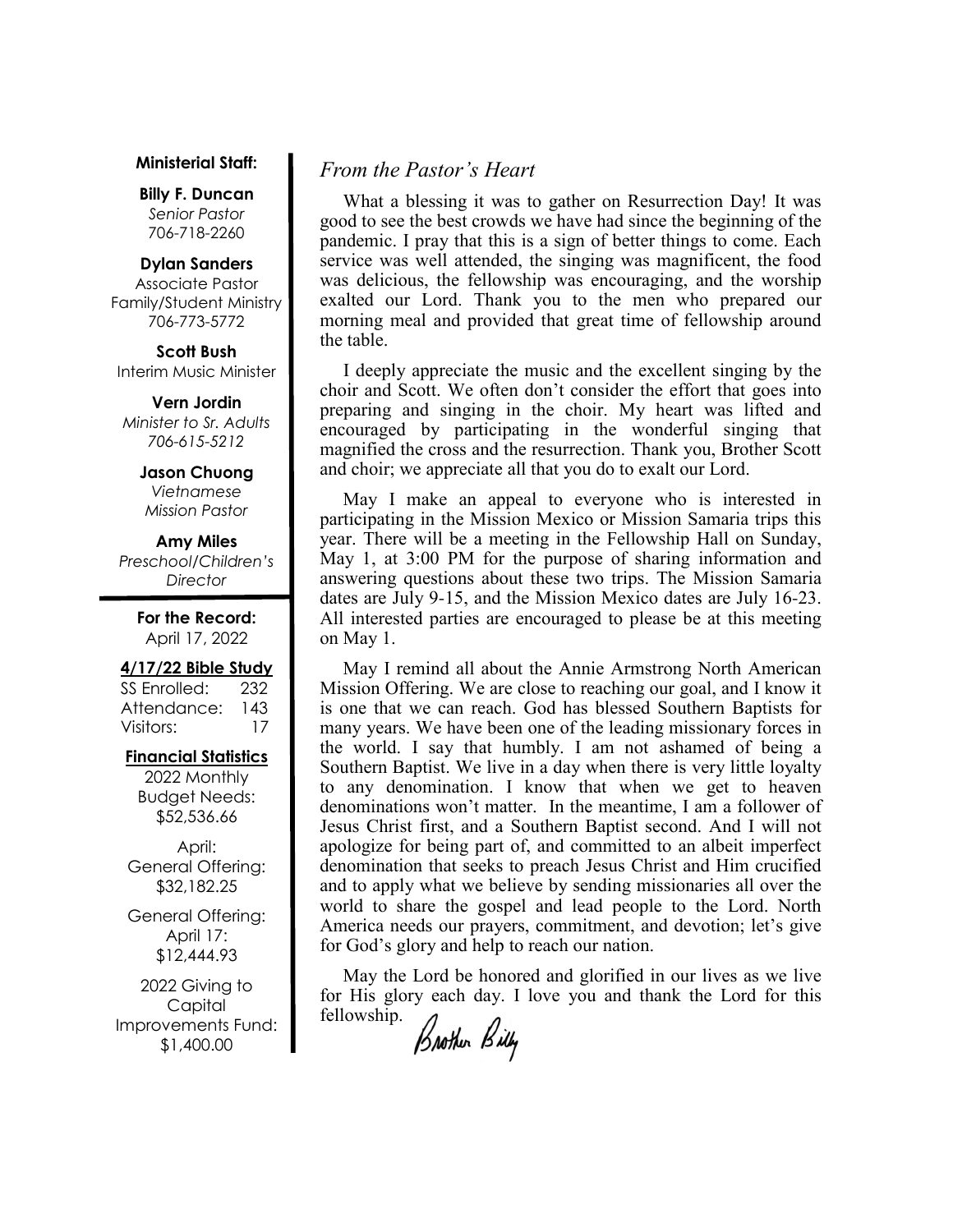# **Sunday, April 24 Schedule**

9:30 a.m. Bible Study

10:45 a.m. Morning Worship Livestreamed on facebook.com/ beallwoodbaptist, beallwoodbaptist.org/watch, or youtube.com/beallwoodbc.

5:00 p.m. Sunday Night Live

# **April 24 Beallwood in Action**

Deacon of the Week: Wayne Robinson

S.S. Greeters: Gary Allen, Tommy Miles, Cheryl Raines

Ushers: Mike Benson, Jim Story, Tommy Williams

> Sound/Media: Dylan Achtziger, Ray Burton

Childcare Babies/Toddlers: Sarah Oliver, Abbie Woodall 3's-K: Avery Taylor, Jared Woodall

> Monday Counters: Jerry Duke, Bill Phelps

# **Baby Shower**

*Today*, 2:00 p.m. In honor of Dylan and Rebecca Sanders and sweet baby "Joy". They are registered on Amazon.com

**Student Ministry** Youth S.N.L., *Tonight*, 5:00 p.m.

Core Theology Study Monday, April 25, 4:30 p.m.

Youth Midweek Wednesday, April 27, 6:00 p.m.

## **Annie Armstrong Mission Offering**

Our Goal: \$10,000 Given to Date: \$7,902

## **2022 Altar Flowers Ministry**

Today the altar flowers are placed by Peggy Cannon and Ruth Webb in honor and celebration of Helen Hagen for her 96th birthday on April 29.

## **V.B.S. Leadership**

Monday, April 25, 5:30 p.m., (fellowship hall)

#### **Wednesday, April 27 Schedule**

6:00 p.m. Prayer Meeting, AWANA, Youth 6:50 p.m. Choir Rehearsal

#### **Senior Adult Ministry**

Day Trip, Thursday, April 28 Andersonville National Historic Site Depart: 8:45 a.m. Dutch-Treat Lunch at "Granny's Kitchen" See Margie Pratt or Connie Roberts *today*  to sign up. Two seats left! Car riders welcome.

> Caleb's Crew Tuesday, May 3, 11:30 a.m. Bring your favorite covered dish!

# **Information Meeting for Mission Trips**

 Sunday, May 1, 3:00 p.m. (fellowship hall)

Mission Trip Dates Mission Samaria, July 9-15 Mission Mexico, July 16-23

**Mission Strategy** Sunday, May 1, 4:00 p.m. (S.S. office)

### **Micah's Promise**

W.M.U. invites all women and youth to attend a special event on Tuesday, May 17, at 6:00 p.m. Bobbi Starr of Micah's Promise (a non-profit Christian rescue) will be the guest speaker.

### **Vacation Bible School**

SAVE THE DATES! June 6-10